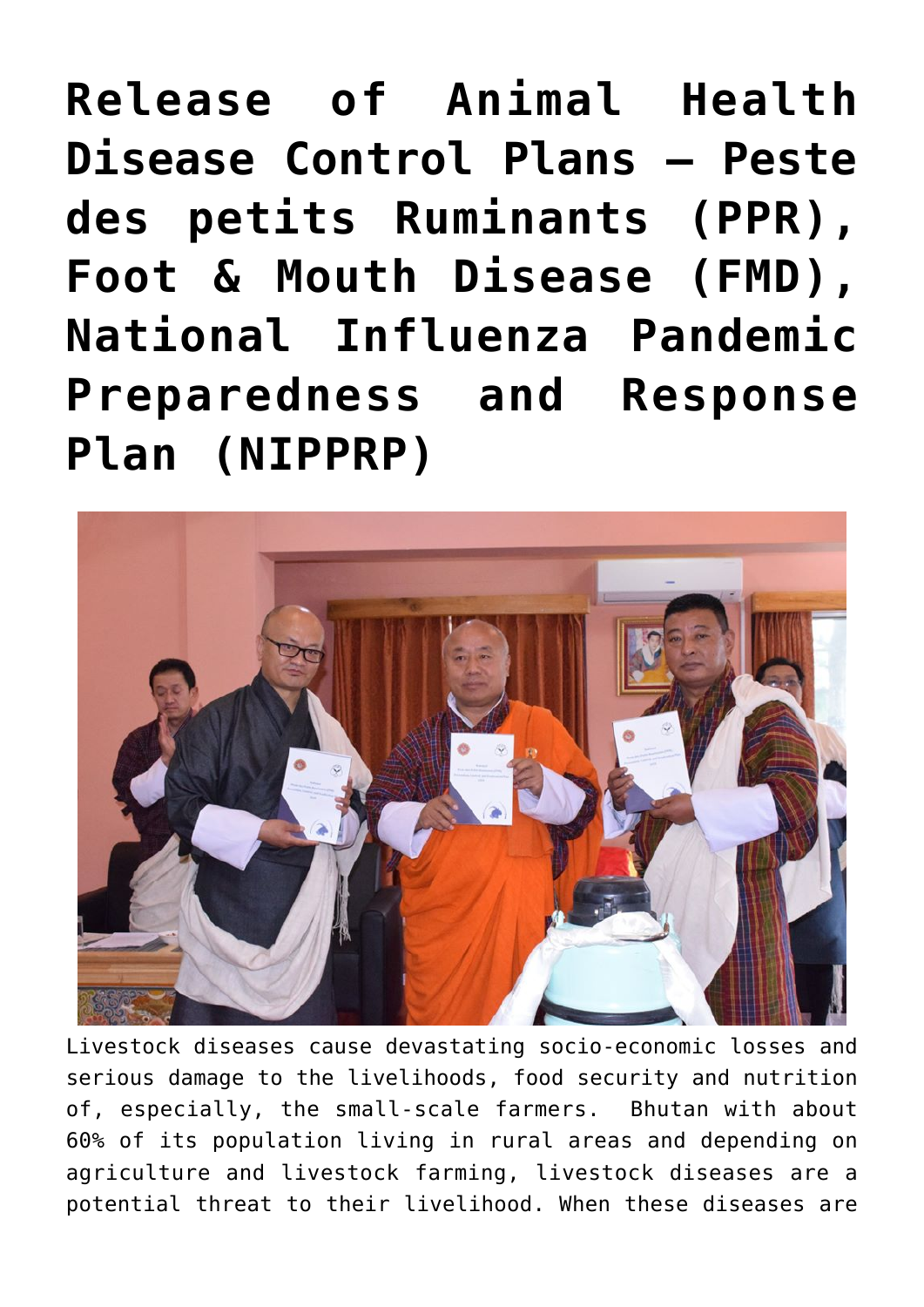zoonotic in nature, it can be a potential public health concern. In order to avert the untoward consequences, it is essential to have prevention and control plan documents to guide effective management (prevention and control) of disease outbreaks. Bhutan remains in the forefront in effective management of livestock and zoonotic diseases. This is largely due to the excellent coordination among the different stakeholders and the advance efforts that Bhutan puts in preparing management plan for any potential disease outbreaks. In view of the evolving disease epidemiology and the country's progression in management of livestock diseases, National Centre for Animal Health, Animal Health Division, Department of livestock has developed National Peste des Petits Ruminants (PPR) Prevention, Control and Eradication Plan 2020 and updated the National foot and mouth disease prevention and control plan (NFMDPCP) and National Influenza Pandemic Preparedness Plan (NIPPP).

PPR is been sporadically reported in the country and most of the outbreaks were associated with incursion through import of live animals. As part of the global effort to eradicate the disease by 2030, Bhutan has been actively implementing various strategies to prevent, control and eradicate the disease. The NPPR-PCEP (2020) document outlines the strategies and activities to eradicate PPR from Bhutan by 2028 through adoption of Global Strategy for Control and Eradication of PPR.

Although there is an effective system to prevent and control FMD outbreaks in Bhutan, as part of the global effort to eradicate the disease, the earlier edition of plan has been updated incorporating the progressive control pathway (PCP). With the endorsement of this official control plan, Bhutan will achieve stage 3 of the progressive control pathway. This document outlines strategies and activities to gear Bhutan's progress towards next stage and eventually achieve elimination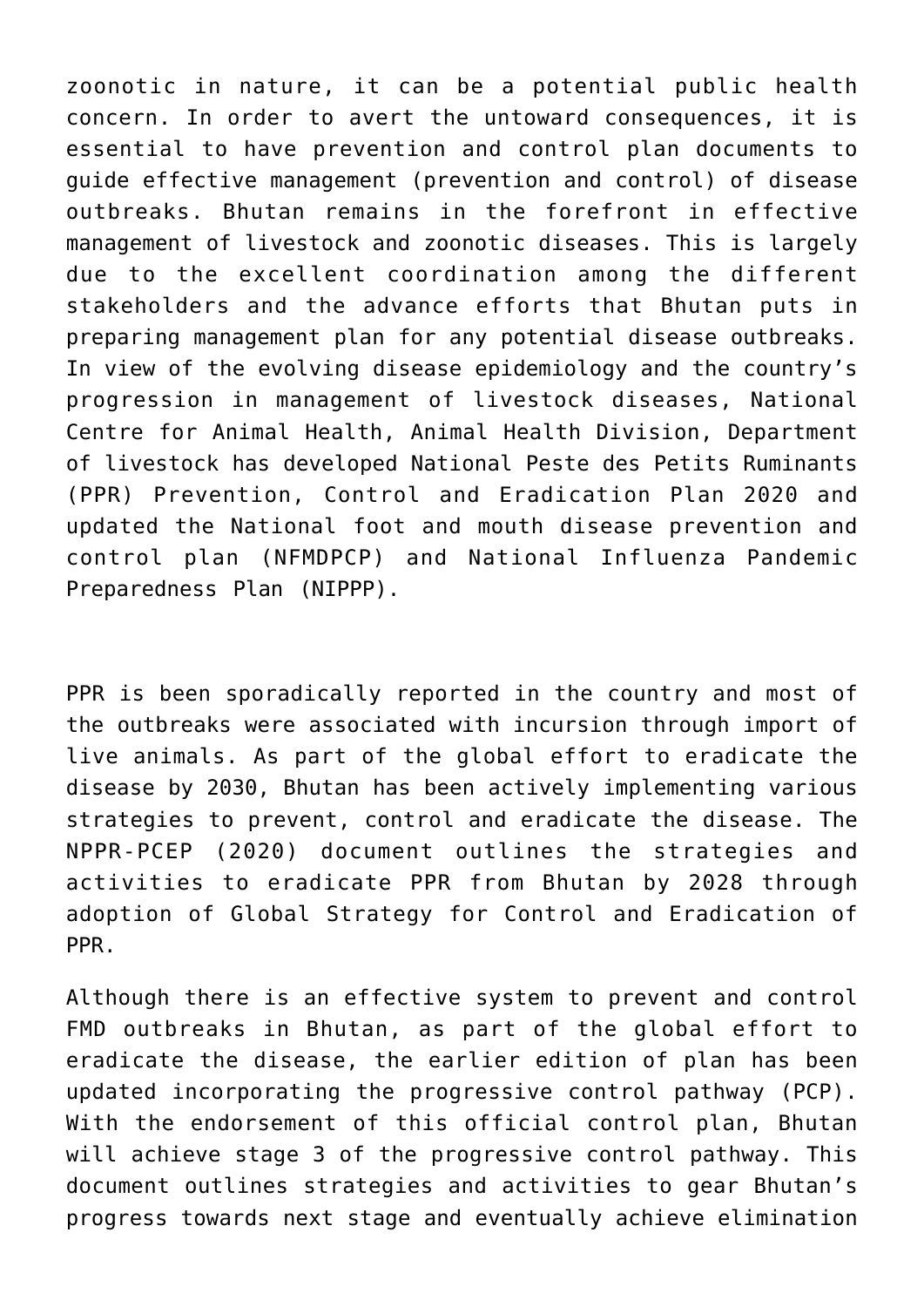of FMD.

Since the publication of the first NIPPP document in 2011, Bhutan has recorded at least 13 outbreaks of the Highly Pathogenic Avian Influenza at district level which was successfully contained from further spread into the interior parts of the country. The virus has also evolved necessitating changes in the prevention and control strategies. With the emergence of cases of Avian Influenza H7N9 in humans in China and subsequent isolation of the virus from poultry, it was necessary to incorporate strategies for preparedness for H7N9 into the NIPPP document so that all stakeholders are aware of the additional requirements for surveillance and control for this novel virus.

These documents will be useful as a ready reference to all those involved in the prevention, control and elimination PPR, FMD and avian influenza from the country. These documents will also directly contribute in bringing down the incidence of the listed disease in the country, thereby improving the livelihood of the rural population.